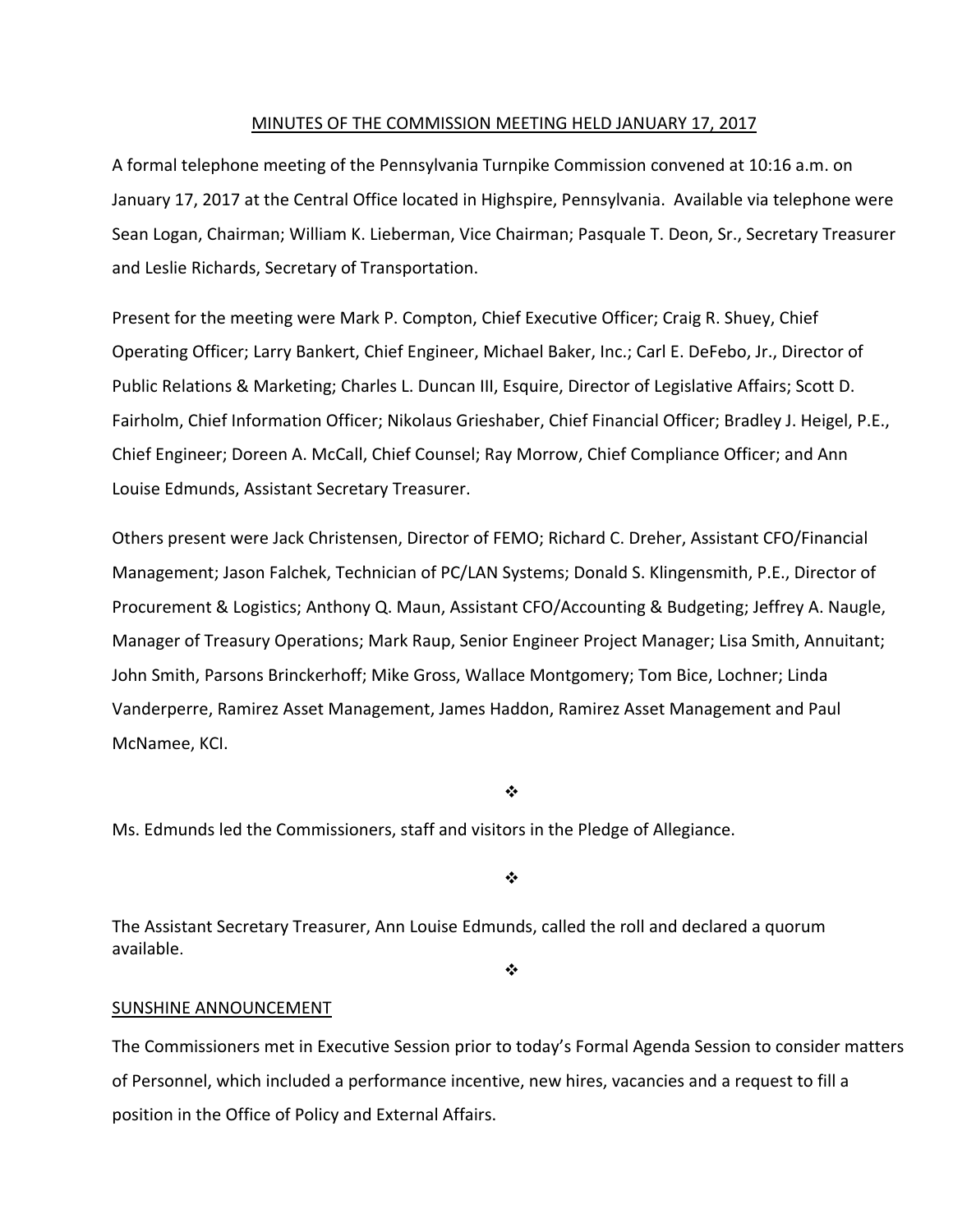MINUTES OF THE MEETING‐JANUARY 17, 2017 **2** | Page

The Commissioners also engaged in non‐deliberative informational discussions regarding various actions and matters, which have been approved at previous public meetings.

 $\frac{1}{2}$ 

## PUBLIC COMMENT

Ms. Edmunds: The public is welcome at this time to address the Commission regarding items listed on the Agenda or other items not listed on the Agenda that are within the Commission's authority or control.

In order to conduct an orderly and effective meeting, all persons wishing to address the Commission should have signed in a requested time to speak. If you have not done so, you are invited to do so at this time.

There were no requests to address the Commission.

MINUTES OF THE MEETING

Motion-That the Minutes of the meeting held January 3, 2017 be approved and filed as submitted were made by Commissioner Lieberman, seconded by Commissioner Richards, and passed unanimously.

#### $\cdot$

❖

#### COMMUNICATIONS

Motion‐That the Commission approves the memos received from the Chief Counsel and the Director of Procurement & Logistics–was made by Commissioner Lieberman, seconded by Commissioner Richards, and passed unanimously.

 $\bullet^{\bullet}_{\bullet} \bullet$ 

#### PERSONNEL

Motion‐That the Commission approves the Personnel as submitted‐was made by Commissioner Lieberman, seconded by Commissioner Richards, and passed unanimously.

 $\cdot$ 

# UNFINISHED BUSINESS

No unfinished business to discuss.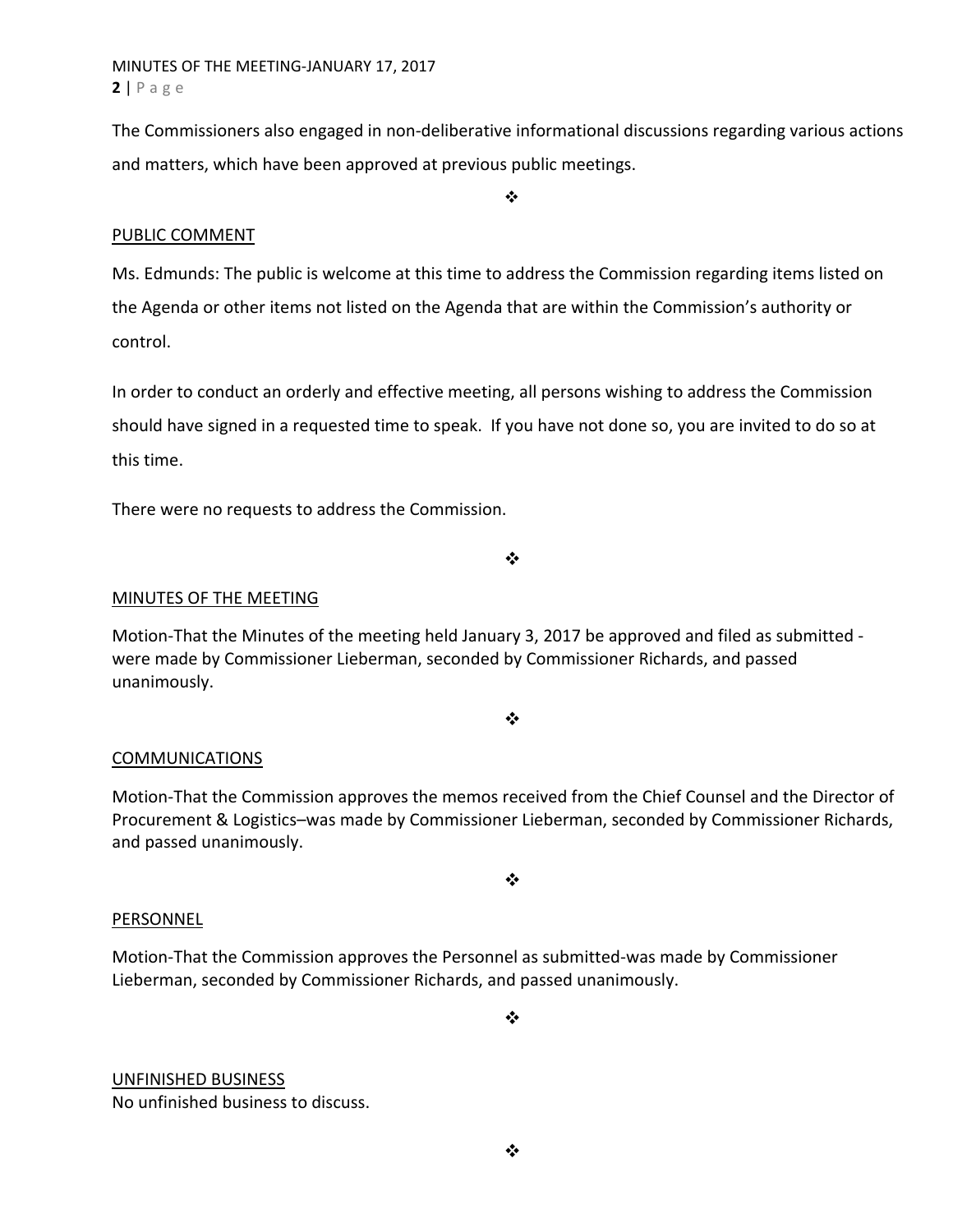## NEW BUSINESS

## OCIP Payment

Motion‐That the Commission approves payment for the insurance premiums associated with the Owner Controlled Insurance Program (OCIP) for the Southern Beltway, Rt. 22 to I‐79, for the period December 15, 2016 – May 15, 2021:

| General Liability and Worker's Comp                                                | Liberty Mutual               | \$3,805,708.00 |
|------------------------------------------------------------------------------------|------------------------------|----------------|
| Excess Umbrella                                                                    | XL, Ironshore, Chubb, Allied | \$1,270,743.00 |
| Pollution Liability                                                                | <b>Great American</b>        | \$139,519.00   |
| Builders Risk (Section 55A1 only)                                                  | TBD                          | 75,000.00      |
| <b>TOTAL PREMIUMS:</b>                                                             |                              | \$5,290,970.00 |
| -was made by Commissioner Lieberman, seconded by Commissioner Richards, and passed |                              |                |
| unanimously.                                                                       |                              |                |
|                                                                                    |                              |                |

❖

## AGREEMENTS

Motion‐That the Commission approves the negotiation and execution of the Amendment for the item listed in memo "a":

a. Amendment to our agreement with UPMC Benefit Management Services d/b/a UPMC WorkPartners for claims management services for the Self‐Insured Workers' Compensation program, exercising the option to renew the agreement for an additional year; at a cost of \$149,086.00;

‐was made by Commissioner Lieberman, seconded by Commissioner Richards; Commissioner Logan abstained.

CHAIRMAN LOGAN: I ABSTAIN BECAUSE I AM CHAIRMAN OF THE BOARD AT UPMC EAST AND A CONSULTANT FOR UPMC.

Motion‐That the Commission approves the negotiation and execution of the Agreements and Amendments for the item listed in memos "b" through "f":

- b. Four (4) Reimbursement Agreements with West Penn Power Company (WPPC) to reimburse WPPC the cost for the engineering and utility relocation work necessary for construction of the Southern Beltway, Section 55-C2-2; at a combined not-to-exceed amount of \$1,000,000.00;
- c. Reimbursement Agreement with Verizon to reimburse Verizon the cost for the engineering and utility relocation work necessary for construction of the Southern Beltway, Section 55‐C2‐2; at a not‐to‐exceed amount of \$300,000.00;
- d. Amendment to the Master Site Agreement with Sunoco, Exxon and Cumberland Farms, Inc. for the remediation and monitoring of sites at the service plazas along the Turnpike system, to continue to work toward site closures for the remaining sites;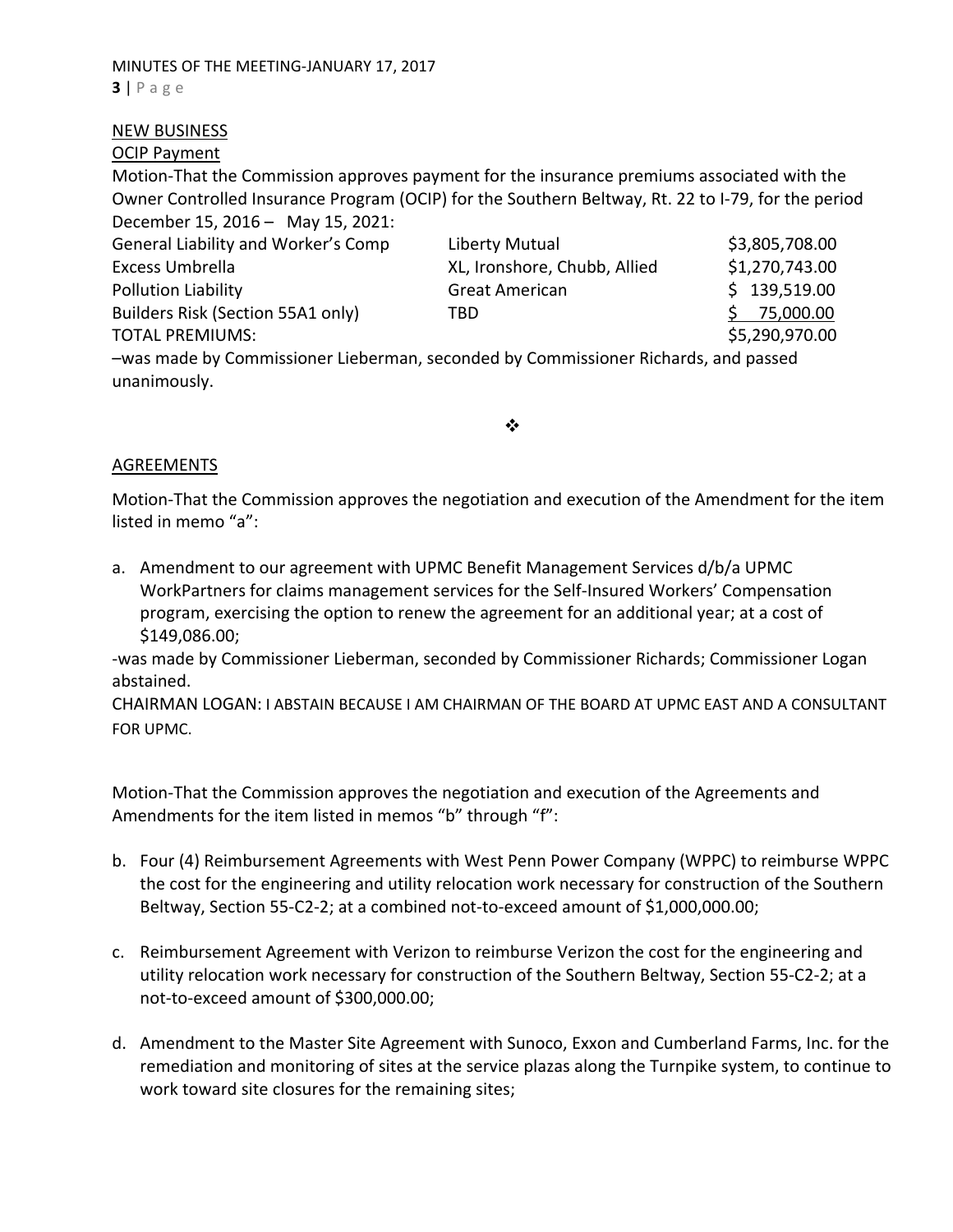## MINUTES OF THE MEETING‐JANUARY 17, 2017

**4** | Page

- e. Reimbursement Agreement with Pennsylvania American Water Company (PAWC) for PAWC to reimburse the Commission for the design and construction costs for the relocation of its utility necessary for construction of the Southern Beltway, Section 55‐C2‐2; reimbursement to the Commission estimated to be \$642,700.00;
- f. Agreement with Sunoco, Inc. to distribute E‐ZPass in their convenience stores located on the Turnpike.

‐was made by Commissioner Lieberman, seconded by Commissioners Richards, and passed unanimously.

 $\cdot$ 

## RIGHT‐OF‐WAY REQUESTS

Motion-That the Commission approves the Right-of-Way Request for the items listed in memos "a" through "h":

- a. Acquisition of Right‐of‐Way #140002 (Custom Homes Development, Inc.), a total take parcel necessary for construction of the Mon/Fayette Expressway, Rt. 51 to I‐376 by authorizing payment of \$1,152.00 representing Section 710 statutory damages to David C. Allison, Esquire;
- b. Acquisition of Right‐of‐Way #1091‐B (New Baltimore Sportsmen's Club), a partial take parcel necessary for the total reconstruction project from MP 128.00 to MP 134.00 by authorizing payment of \$1,257.50 representing fair market value and pro‐rated taxes to New Baltimore Sportsmen's Club; authorize the appropriate Commission officials to execute the Agreement of Sale and other documents that may be required for closing; authorize the payment of additional statutory damages as calculated by the Right‐of‐Way Administrator and approved by the Chief Counsel; and payment of damages to the property owner is contingent upon its delivery of a deed prepared by the Legal Department;
- c. Acquisition of Right‐of‐Way #2134‐C (Kenneth L. & Paula A. Clingerman), a partial take parcel necessary for the total reconstruction project from MP 149.50 to MP 155.50 by authorizing payment of \$22,045.49 representing fair market value and pro‐rated taxes to Kenneth L. & Paula A. Clingerman; authorize the appropriate Commission officials to execute the Agreement of Sale and other documents that may be required for closing; authorize the payment of additional statutory damages as calculated by the Right‐of‐Way Administrator and approved by the Chief Counsel; and payment of damages to the property owners is contingent upon their delivery of a deed prepared by the Legal Department;
- d. Acquisition of Right‐of‐Way #17952 (Frank & Denise M. Zovack), a partial take parcel necessary for construction of the Southern Beltway, Rt. 22 to I‐79, Section 55‐C2‐2 by authorizing payment of \$196,109.14 representing fair market value and pro‐rated taxes to Coon & Company, escrow agent; authorize the appropriate Commission officials to execute the Agreement of Sale and other documents that may be required for closing; authorize the payment of additional statutory damages as calculated by the Right‐of‐Way Administrator and approved by the Chief Counsel; and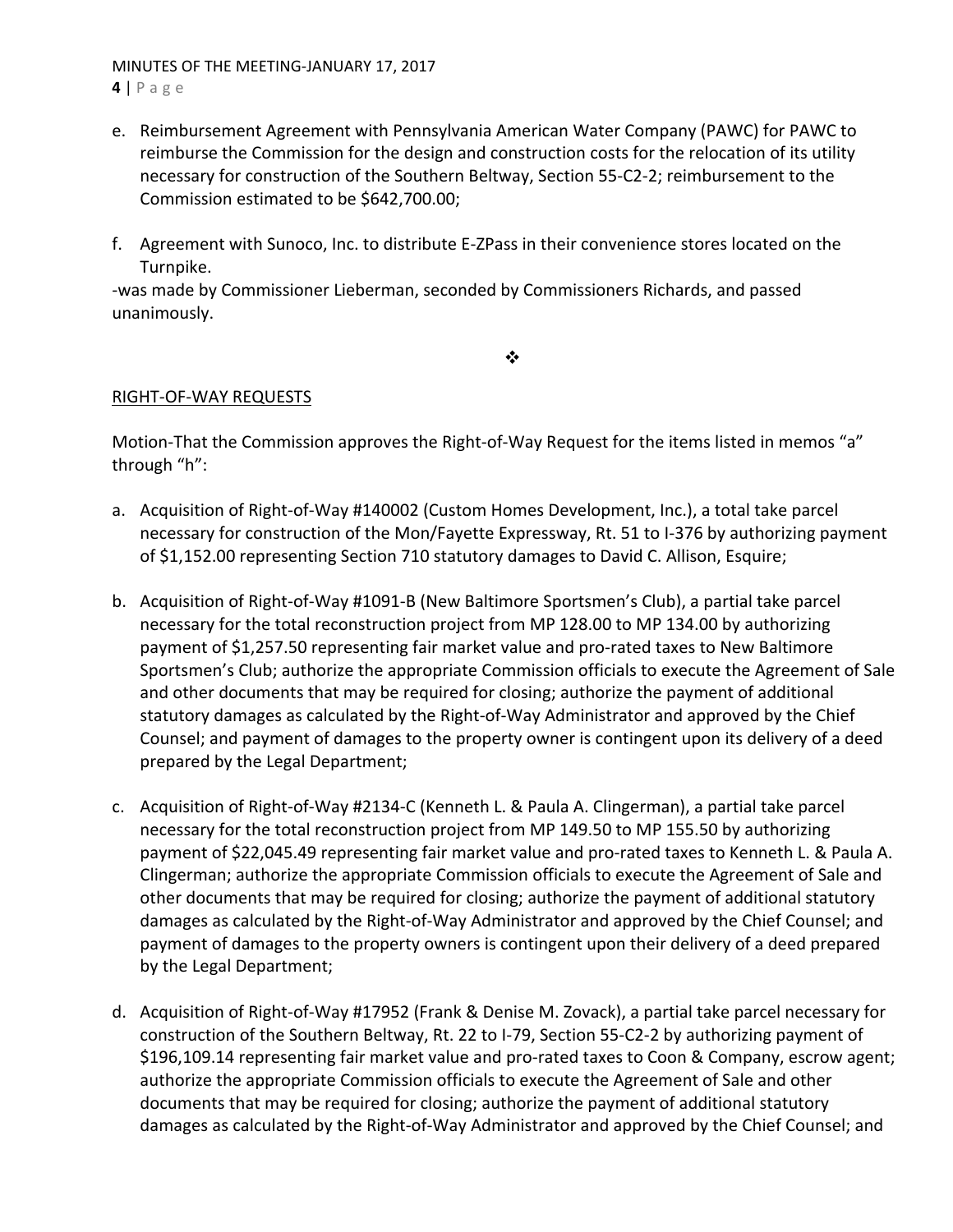## MINUTES OF THE MEETING‐JANUARY 17, 2017 **5** | Page

payment of damages to the property owners is contingent upon their delivery of a deed prepared by the Legal Department;

- e. Acquisition of Right‐of‐Way #17755 (County of Washington), a total take parcel necessary for construction of the Southern Beltway, Rt. 22 to I‐79, Section 55‐C2‐2 by authorizing payment of \$14,675.50 representing fair market value and pro‐rated taxes to Coon & Company, escrow agent; authorize the appropriate Commission officials to execute the Agreement of Sale and other documents that may be required for closing; authorize the payment of additional statutory damages as calculated by the Right‐of‐Way Administrator and approved by the Chief Counsel; and payment of damages to the property owner is contingent upon their delivery of a deed prepared by the Legal Department;
- f. Acquisition of Right‐of‐Way #17961 (Nancy V. Endy and Virginia Hickman), a partial take parcel necessary for construction of the Southern Beltway, Rt. 22 to I‐79, Section 55‐C2 by authorizing payment of \$6,125.75 to Nancy V. Endy and authorizing payment of \$6,125.75 to Virginia Hickman representing fair market value and pro‐rated taxes; authorize the appropriate Commission officials to execute the Agreement of Sale and other documents that may be required for closing; authorize the payment of additional statutory damages as calculated by the Right‐of‐Way Administrator and approved by the Chief Counsel; and payment of the fair market value to the property owners is contingent upon the delivery of a deed as prepared by the Legal Department;
- g. Settlement of Right‐of‐Way #14104 (Michael J. Francis Sullivan, Urban Assault Paintball, LLC and Great Lakes Energy Partners, LLC), a partial take parcel necessary for construction of the Southern Beltway, Rt. 22 to I-79 by authorizing payment of \$835,049.49 representing fair market value and pro‐rated taxes to Coon and Company, escrow agent; authorize the appropriate Commission officials to execute the Agreement of Sale and other documents that may be required for closing; authorize the payment of additional statutory damages, for the property owner and tenants, as calculated by the Right‐of‐Way Administrator and approved by the Chief Counsel; and payment of fair market value to the property owner is contingent upon the delivery of a deed as prepared by the Legal Department;
- h. Acquisition of Right‐of‐Way #1020‐A (Paul J. & Stacy Wheller), a partial take parcel necessary for the total reconstruction project from MP 99.00 to MP 109.00 by authorizing payment of \$9,031.26 representing fair market value and pro‐rated taxes; authorize the appropriate Commission officials to execute the Agreement of Sale and other documents that may be required for closing.

‐was made by Commissioner Lieberman, seconded by Commissioner Richards, and passed unanimously.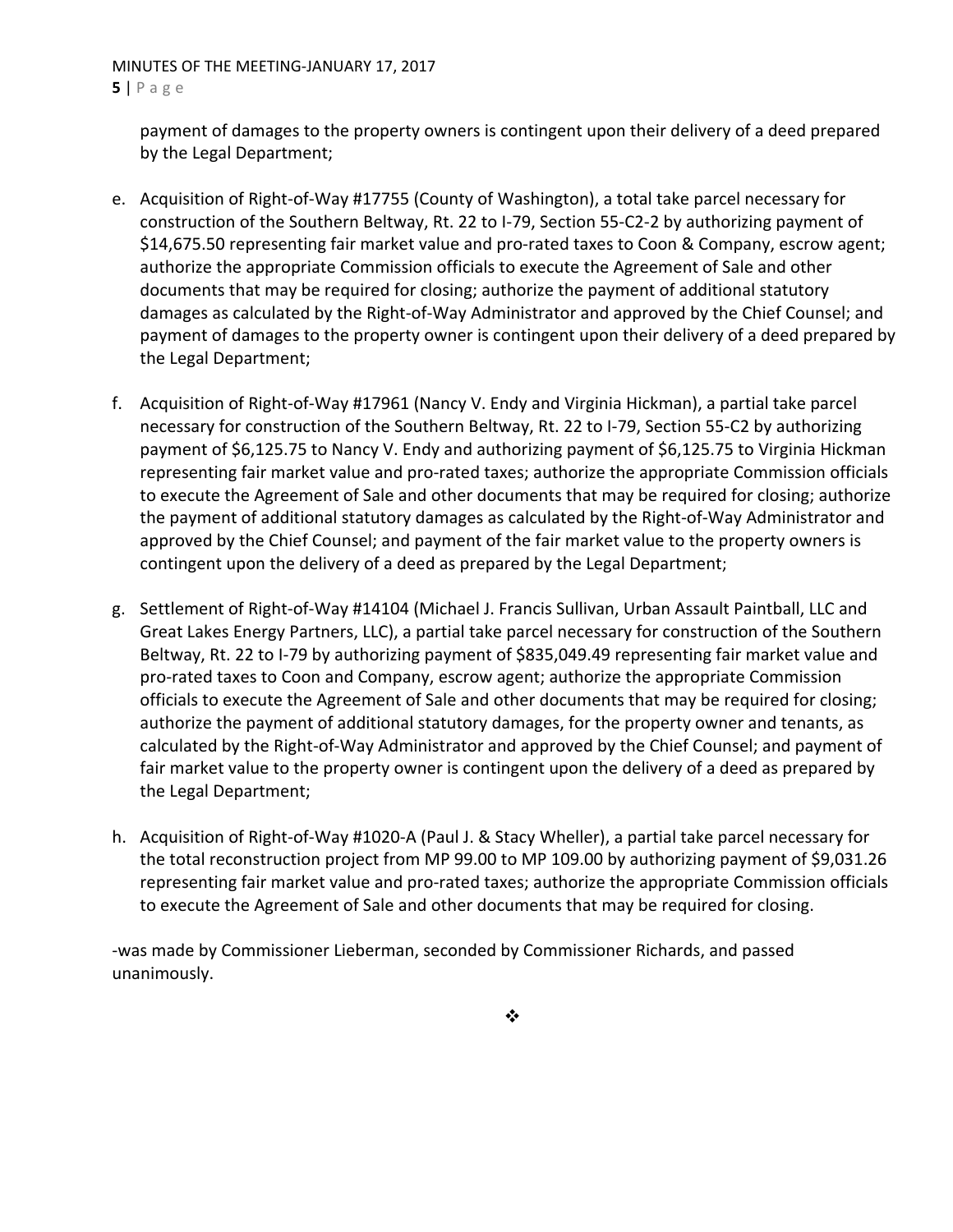#### ADVERTISING

Motion-That the Commission approves advertising for the items listed in memos "a" and "b":

- a. Insurance broker to assist in the marketing, placement and administration of the Commission's insurance program;
- b. Broadband P3 to identify qualified private entities to install and operate a fiber optic and wireless broadband network within the Turnpike right‐of‐way.

‐was made by Commissioner Lieberman, seconded by Commissioner Richards and passed unanimously.

#### $\cdot$

#### PURCHASE ORDERS

Motion‐That the Commission approves the Issuance of Purchase Orders for the items listed in memos "a" and " $b$ ":

- a. Ninety-seven (97) trailer-mounted message boards, utilizing the Commonwealth's contract with Trafcon Industries, Inc.; at a total award of \$1,327,930.00;
- b. Twelve (12) 2017 Chevrolet Silverado 2500HD 4WD crew cab (service body responders), utilizing the Commonwealth's contract with Apple Automotive Group; at a total award of \$561,840.00.

‐was made by Commissioner Lieberman, seconded by Commissioner Richards, and passed unanimously.

 $\bullet^{\bullet}_{\bullet} \bullet$ 

#### AWARD OF CONTRACTS

Motion‐That the Commission approves the Award of Contracts for the items listed in memos "a" through "f":

- a. Contract #S‐006.00X002‐3‐08 for construction of the Southern Beltway, Section 55B, MP S11.17 to MP S14.31 to the lowest responsive and responsible, Joseph B. Fay Co.; at a not-to-exceed amount of \$90,621,870.00 and a contingency of \$4,500,000.00;
- b. Contract #A‐020.00R001‐3‐02 for pavement repairs for Mid‐County Interchange at MP A20.00 to the lowest responsive and responsible bidder, Eastern Highway Specialists, Inc.; at a not‐to‐exceed amount of \$6,537,101.35 and a contingency of \$300,000.00;
- c. Contract #EN‐00198‐03‐02 for roadway and miscellaneous repairs on Toll I‐376, Turnpike 576, Turnpike 43 and Turnpike 66 to the lowest responsive and responsible bidder, The Lane Construction Corporation; at a not‐to‐exceed amount of \$3,500,000.00;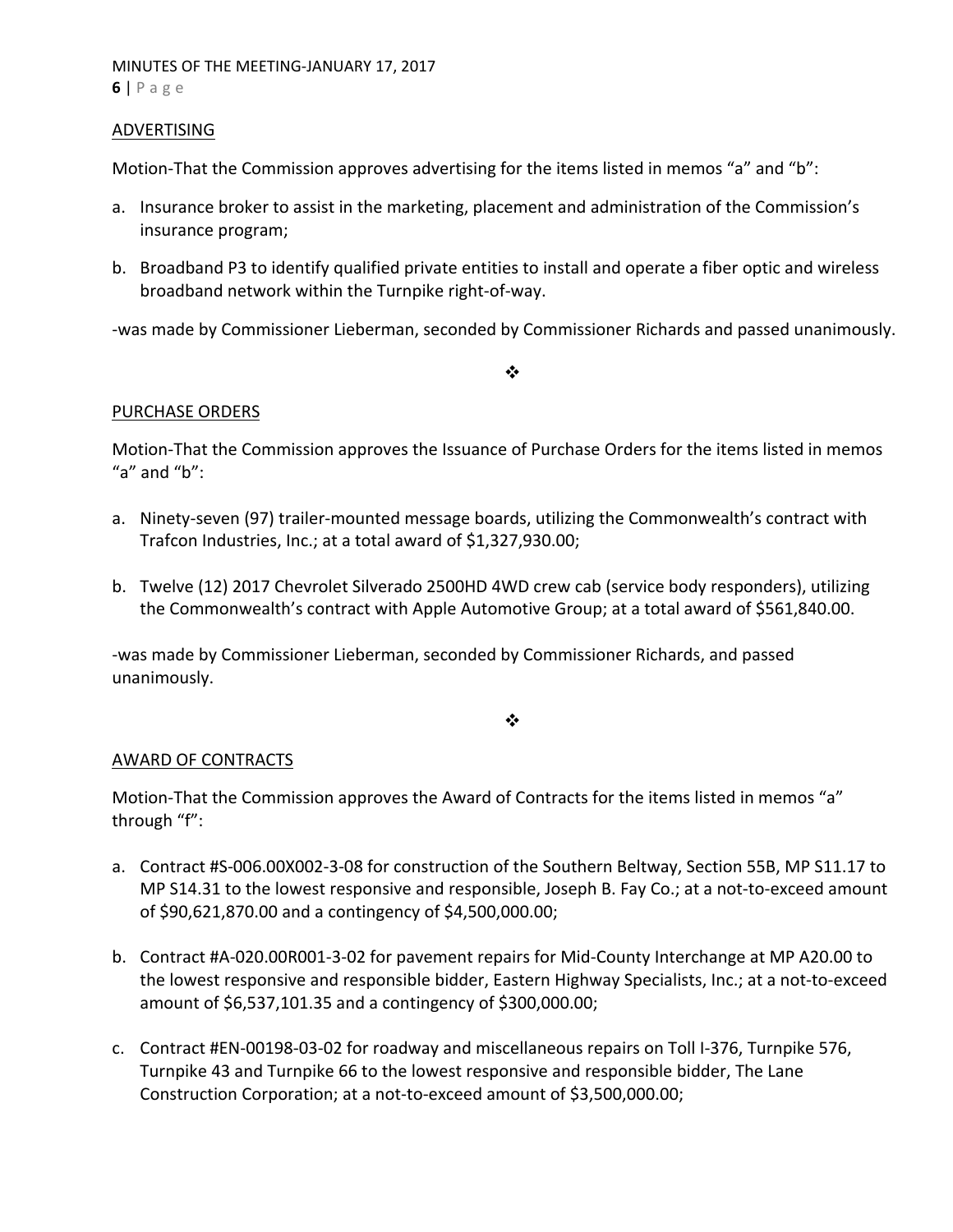## MINUTES OF THE MEETING‐JANUARY 17, 2017 **7** | Page

- d. Contract #EN‐00198‐03‐04 for roadway and miscellaneous repairs from MP 122.18 to MP 201.58 to the lowest responsive and responsible bidder, New Enterprise Stone & Lime Co., Inc.; at a not‐to‐ exceed amount of \$3,500,000.00;
- e. Contract #EN‐00198‐03‐06 for roadway and miscellaneous repairs from MP 299.98 to MP 358.11 and MP A20.00 to MP A57.22 to the lowest responsive and responsible bidder, Road‐Con, Inc.; at a not‐to‐exceed amount of \$3,000,000.00;
- f. Contract #T‐109.00R002‐3‐02 for bituminous resurfacing between MP 108.95 and MP 121.82 to the lowest responsive and responsible bidder, New Enterprise Stone & Lime Co., Inc.; at a not‐to‐ exceed amount of \$13,088,152.66 and a contingency of \$650,000.00.

‐ was made by Commissioner Lieberman, seconded by Commissioner Richards, and passed unanimously.

❖

## CHANGE ORDERS/FINAL PAYMENTS

Motion‐That the Commission approves the Change Orders and Final Payments for the items listed in memos "a" through "f":

- a. Change Order #3 and Final Payment for Contract #EN‐00167‐03‐06 for the installation of mile marker signs between MP A31.34 and MP A130.64 with Protection Services, Inc., for a decrease of \$6,329.20 to balance items to actual work completed; for a final contract value of \$611,044.18 and a final amount due to the contractor of \$35,048.19;
- b. Change Order #1 and Final Payment for Contract #T-176.35S001-3-02 for the elimination of Bridge B‐554 at MP 176.35 with Susquehanna Valley Construction Corporation, for a decrease of \$20,595.88 to balance items to actual work completed, changes for superpave wearing course, subsurface drain outlets, Type 2S post anchorage in lieu of concrete anchorage at back slope, topsoil, seeding, soil supplements and erosion control; for a final contract value of \$763,884.12 and final amount due to the contractor of \$169,261.51;
- c. Change Order #1 and Final Payment for Contract #EN‐00149‐03‐04 for roadway and miscellaneous repairs between MP A20.00 and MP A130.30 with New Enterprise Stone and Lime Co., Inc., for a decrease of \$982,228.46 to reflect cost of the completed work authorizations; for a final contract value of \$2,017,771.54 and final amount due to the contractor of \$100,888.58;
- d. Change Order #7 for Contract #T‐099.00T002‐3‐04 for roadway reconstruction from MP 99.05 to MP 101.79 with New Enterprise Stone & Lime Co., Inc.; for an additional \$12,766.10 to balance items to actual work completed and changes for removing an existing underdrain, regrading and seeding shoulder area, and drainage modifications; for a revised not-to-exceed amount of \$33,002,361.54;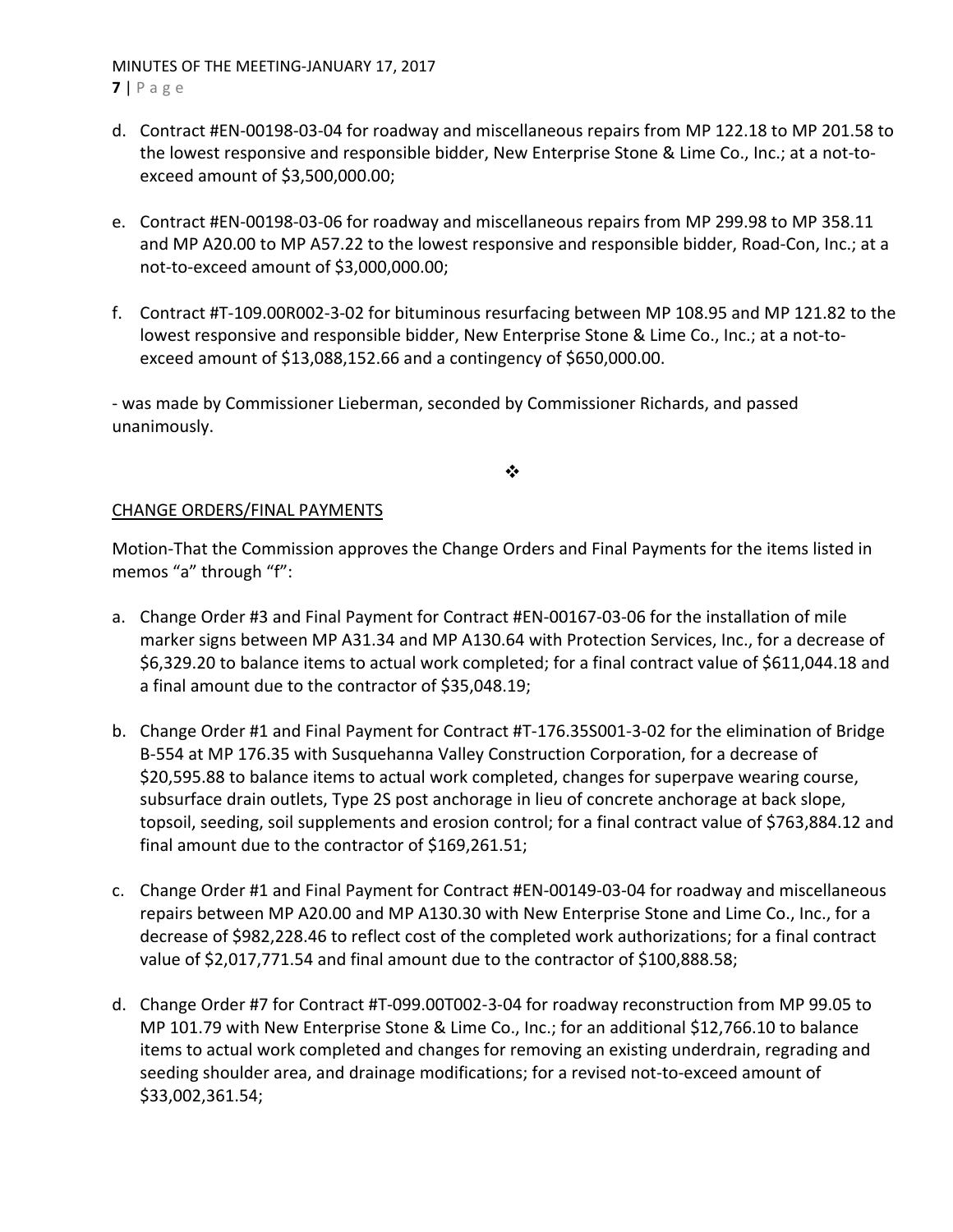MINUTES OF THE MEETING‐JANUARY 17, 2017 **8** | Page

- e. Change Order #1 for Contract #A‐088.00R002‐3‐02 for bituminous resurfacing and median replacement from MP A88.86 to MP A95.17 with New Enterprise Stone & Lime Co., Inc., for an additional \$107,739.09 for shoulder repairs, concrete bridge deck repairs, seeding, soil supplements, slope remediation, mulching, pot hole patching, median barrier cutting to accommodate New Barrier, inlet repair, guiderail and median barrier transitions; for a revised not‐ to‐exceed amount of \$19,233,453.44;
- f. Change Order #3 and Final Payment for Contract #EN‐00167‐03‐03 for installation of mile marker signs between MP 101.79 and MP 201.29 with Protection Services, Inc., for a decrease of \$16,732.33 to balance items to actual work completed; for a final contract value of \$888,418.09 and final amount due to the contractor of \$53,215.50.

‐ was made by Commissioner Lieberman, seconded by Commissioner Richards, and passed unanimously.

 $\cdot$ 

## SUPPLEMENTS

Motion‐That the Commission approves the negotiation and execution of the Supplemental Agreements for the items listed in memos "a" and "b":

- a. Supplemental Agreement #2 for design services for the Southern Beltway, Section 55B with Stantec Consulting Services, Inc., for an additional \$500,000.00 for construction consultation services; for a revised not‐to‐exceed amount of \$7,000,000.00;
- b. Supplemental Agreement #1 for design services for the Southern Beltway, Rt. 22 to I‐79, Section 55A-2 with AECOM Technical Services, Inc., for an additional \$3,200,000.00 for additional work including drainage design, hydraulic analysis, geotechnical investigation, utility relocations design for sanitary sewer, right‐of‐way acquisitions, revisions to Fort Cherry connector, consultation during construction and shop drawing review; for a revised not‐to‐exceed amount of \$10,700,000.00;

‐was made by Commissioner Lieberman, seconded by Commissioner Logan; Commissioner Richard abstained.

SECRETARY RICHARDS: I abstain on this item because AECOM (both a primary and sub) was a former political donor.

Motion‐That the Commission approves the negotiation and execution of the Supplemental Agreement for the item listed in memo "c":

c. Supplemental Agreement #1 for open‐end design services with Dawood Engineering, Inc., for an additional \$200,000.00 to complete the design of the Toll 66 Superload Modifications and the data collection for the Pavement Management System; for a revised not‐to‐exceed amount of \$1,150,000.00.

‐was made by Commissioners Lieberman, seconded by Commissioner Richards, and passed unanimously.